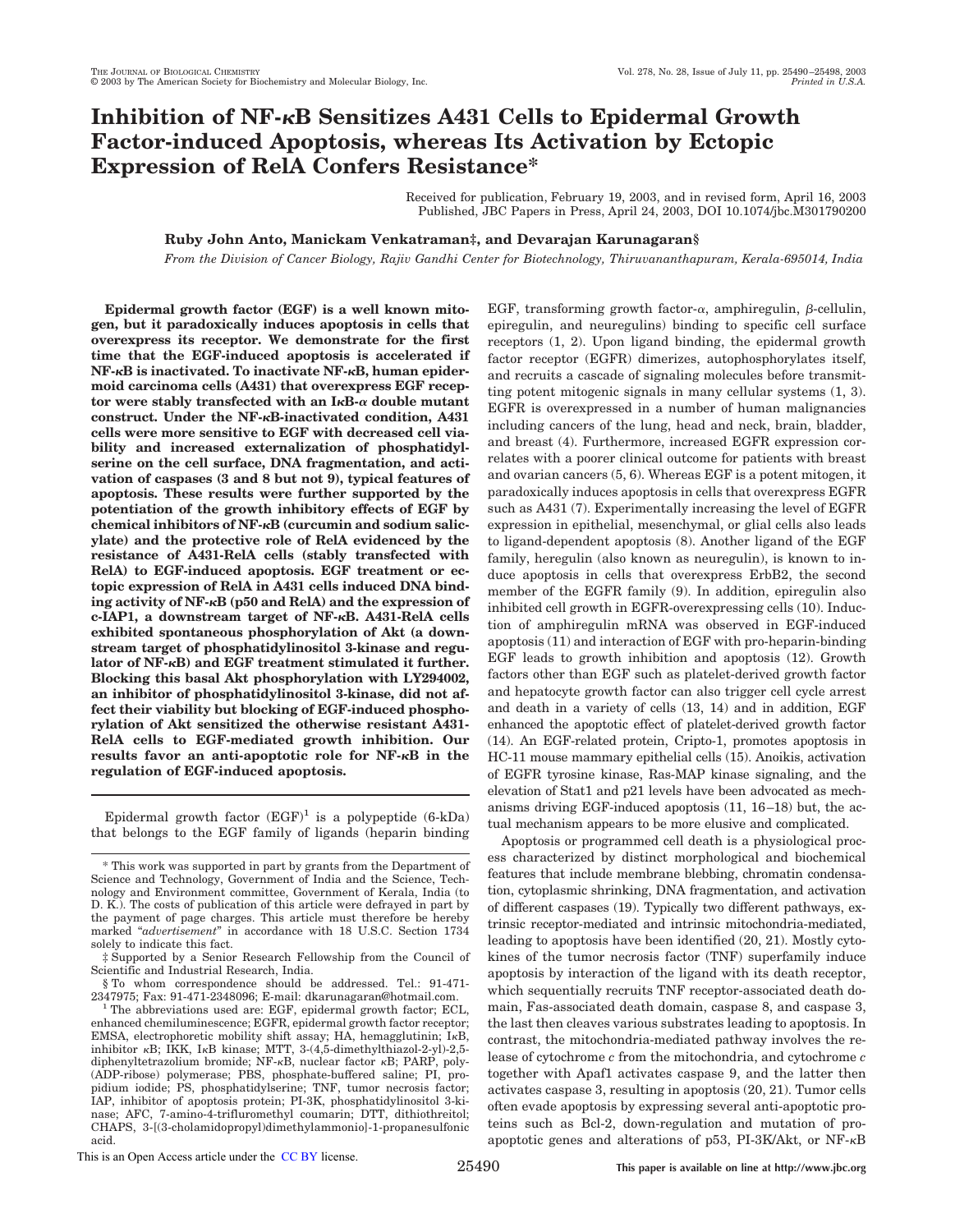pathways that give them survival advantage and thereby resist therapy-induced apoptosis (20).

 $NF-\kappa B$  is a family of transcription factors activated by a diverse number of stimuli including EGF, cytokines, such as TNF- $\alpha$  and interleukin-1, UV irradiation, and lipopolysaccharides (22). EGF has been reported to activate  $NF$ - $\kappa B$  in smooth muscle cells, fibroblasts, and in several EGFR-overexpressing cell lines (23–25). Binding of  $I<sub>K</sub>B$  to NF- $<sub>K</sub>B$  masks nuclear</sub> localization signals and prevents its translocation to the nucleus (26). Stimulation of cells with a diverse array of stimuli results in phosphorylation of  $I \kappa B$ - $\alpha$  on serines 32 and 36 at its  $NH_2$ -terminal. This leads to the ubiquitination and degradation of I $\kappa$ B- $\alpha$ , allowing NF- $\kappa$ B to translocate to the nucleus and activate transcription (22, 26). Inhibition of NF- $\kappa$ B activity potentiates cell killing of human breast cancer and fibrosarcoma cell lines by TNF- $\alpha$ , ionizing radiation, and daunorubicin (27–29). NF- $\kappa$ B inhibition sensitized tumors in mice to chemotherapeutic compound CPT-11-mediated cell killing (30).  $NF-\kappa B$  directly causes increased expression of proteins that contribute to the survival of tumor cells such as inhibitors of apoptotic proteins (IAPs) (31, 32). Results from our laboratory have shown earlier that ectopic expression of the RelA subunit of  $NF-\kappa B$  into murine fibrosarcoma cells protects them from curcumin-induced apoptosis (33).

To understand whether  $NF- $\kappa$ B$  plays any role in EGF-induced apoptosis, we used A431 cells that overexpress EGFR and stably transfected them with a mutant  $I<sub>K</sub>B$  (known to inactivate NF- $\kappa$ B) or RelA (known to activate NF- $\kappa$ B). Using several parameters to assess apoptosis such as viability, externalization of phosphatidylserine (PS) on the cell surface, DNA fragmentation, and activation of caspases we report that A431 cells are more sensitive to EGF-induced apoptosis under  $NF- $\kappa$ B-inactivated conditions whereas its activation confers$ resistance.

## EXPERIMENTAL PROCEDURES

*Reagents, Chemicals, and Antibodies—*EGF (isolated from male mouse submaxillary glands), Dulbecco's minimum essential medium, and fetal bovine serum were procured from Invitrogen. Curcumin, sodium salicylate, MTT (3-(4,5-dimethylthiazol-2-yl)-2,5-diphenyltetrazolium bromide), nitro blue tetrazolium/5-bromo-4-chloro-3-indolyl phosphate substrate mixture, and a mouse monoclonal antibody to  $\beta$ -actin (A-5441) were purchased from Sigma. Fluorimetric substrates for caspase 3 (Ac-DEVD-AFC number 264157) and caspase 9 (Ac-LEHD-AFC number 218765) were obtained from Calbiochem. Rabbit polyclonal antibodies to p50 (sc-7178), RelA (sc-109), hemagglutinin  $(HA)$  (sc-7392),  $I<sub>K</sub>B-\alpha$  (sc-271), and c-IAP1 (sc-7943) were procured from Santa Cruz Biotechnology (Santa Cruz, CA). Mouse monoclonal antibody to caspase 8 (1C12), rabbit polyclonal PARP antibody (number 9542), and phospho-Akt pathway sampler kit (number 9916 containing antibodies to Akt and phospho-Akt, and LY294002) were purchased from Cell Signaling Technology (Beverly, MA), and the mouse monoclonal EGFR antibody (clone 111) raised against the extracellular domain of EGFR was a gift from Dr. Yosef Yarden, Weizmann Institute of Science, Israel.

*Cell Lines and Culture—*Human epidermoid carcinoma cell line A431 was obtained from the National Center for Cell Science, Pune, India. The cells were grown as monolayer cultures in Dulbecco's modified Eagle's medium supplemented with 10% fetal bovine serum and antibiotics (Invitrogen). Cells were incubated at 37 °C in a humidified atmosphere of  $5\%$  CO<sub>2</sub> and  $95\%$  air.

*Transient and Stable Transfections*—A431-I<sub>K</sub>B- $\alpha$  cells were transiently transfected with *relA* in pMT2T vector (33, 34) using the calcium-phosphate transfection kit (Invitrogen) according to the manufacturer's protocol. Stable transfections in A431 cells with *relA* in pMT2T vector (co-transfected with pcDNA3) or the empty vector pcDNA3 or  $pcDNA3-I<sub>K</sub>B-<sub>\alpha</sub>$  were carried out by the LipofectAMINE method (35). For the preparation of liposome solution, 20  $\mu$  mol/ml of stock (prepared by mixing  $6.6 \mu$ mol of dimethyl dioctadecyl ammonium bromide and 13.4  $\mu$ mol of dioleyl-L-phosphatidylethanolamine in 1 ml of ethanol) was diluted into 1 nmol/ $\mu$ l in water. For transfection, the cells were seeded to attain 70% confluence in 35-mm Petri dishes. For each dish, 2  $\mu$ g of DNA and 24  $\mu$ l of liposome solution were mixed in 500  $\mu$ l of Dulbecco's minimum essential medium free from serum and antibiotics, vortexed, and incubated at room temperature for 30 min. The liposome solution (1 ml) was layered over the cells previously rinsed with serumfree medium and left for 4 h in a  $\mathrm{CO}_2$  incubator and then the medium was replenished with 20% fetal bovine serum and reverted back to 10% fetal bovine serum after 24 h. After 72 h, cells were grown in selection medium (400  $\mu$ g/ml G418) and clones formed were picked up and maintained separately with 100  $\mu$ g/ml G418.

*Western Blotting—*Cells were lysed in whole cell lysis buffer (20 mM Tris, pH 7.4, 250 mM NaCl, 2 mM EDTA, 0.1% Triton X 100, 1 mM DTT, 5  $\mu$ g/ml aprotinin, 5  $\mu$ g/ml leupeptin, 0.5 mM phenylmethylsulfonyl fluoride, and 4 mM sodium orthovanadate). Equal amounts of total protein for each sample were separated by SDS-PAGE and electrotransferred onto nitrocellulose filters, probed with the primary antibodies and appropriate peroxidase-conjugated secondary antibodies, and visualized with the enhanced chemiluminescence (ECL) method as per the manufacturer's protocol (Amersham Biosciences). For some experiments, alkaline phosphatase-conjugated secondary antibodies from Sigma were used and the bands were detected using nitro blue tetrazolium/5-bromo-4-chloro-3-indolyl phosphate as substrate.

*Electrophoretic Mobility Shift Assay (EMSA)—*Cells were washed with cold PBS and suspended in 150  $\mu$ l of lysis buffer (10 mM HEPES (pH 7.9), 10 mM KCl, 0.1 mM EDTA, 0.1 mM EGTA, 1 mM DTT, 0.5 mM phenylmethylsulfonyl fluoride, 2  $\mu$ g/ml leupeptin, 2  $\mu$ g/ml aprotinin, and 0.5 mg/ml benzamidine). The cells were allowed to swell for 30 min, after which 4.5  $\mu$ l of 10% Nonidet P-40 was added, vortexed, and centrifuged, and the pellet was suspended in  $25 \mu$  of nuclear extraction buffer (20 mM HEPES, pH 7.9, 0.4 M NaCl, 1 mM EDTA, 1 mM EGTA, 1 mM DTT, 1 mM phenylmethylsulfonyl fluoride, 2  $\mu$ g/ml leupeptin, 2  $\mu$ g/ml aprotinin, and 0.5 mg/ml benzamidine). The nuclear extract (8  $\mu$ g of protein) collected after 30 min by centrifugation was used to perform EMSA by incubating it with 16 fmol of  ${}^{32}P$ -end labeled 45-mer double stranded NF- $\kappa$ B oligonucleotide from the human immunodeficiency virus-1 long terminal repeat (5-TTGTTACAAGGGACTTTCCGCTGG-GGACTTTCCAGGGAGGCGTGG-3') in the presence of  $1 \mu$ g/ml poly(dIdC) in a binding buffer (25 mM HEPES (pH 7.9), 50 mM NaCl, 0.5 mM EDTA, 0.5 mM DTT, 1% Nonidet P-40, and 5% glycerol) for 30 min at 37 °C and the DNA-protein complex was resolved using a 6.6% native polyacrylamide gel. The gels were dried and the radioactive bands were visualized by phosphorimaging (Bio-Rad Personal FX).

*MTT Assay*—For MTT assay, 25 µl of MTT solution (5 mg/ml in PBS) was added to cells (untreated and treated) cultured in 96-well plates. Cells were incubated for 2 h and 0.1 ml of the extraction buffer (20% sodium dodecyl sulfate in 50% dimethyl formamide) was added after removal of MTT with a PBS wash. After an overnight incubation at 37 °C, the optical densities at 570 nm were measured using a plate reader (Bio-Rad), with the extraction buffer as a blank. The relative cell viability in percentage was calculated as  $(A_{570}$  of treated samples/ $A_{570}$  of untreated samples)  $\times$  100.

*[ <sup>3</sup>H]Thymidine Incorporation—*Cells grown in 96-well plates were treated with or without the indicated concentrations of EGF and at the end of 18 h,  $[3H]$ thymidine was added to each well (0.5  $\mu$ Ci/well) and the incubation was continued for a total period of 24 h. The culture medium was then removed, washed twice with PBS, and the proteins were precipitated with 5% trichloroacetic acid. The supernatant was removed and after washing with ethanol, the cells were solubilized with 0.2 N NaOH, and the radioactivity was counted using a liquid scintillation counter.

Annexin-PI Staining-The cells (10<sup>4</sup> cells/well) were seeded in 48well plates and treated with or without EGF for 16 h. Then the cells were washed with PBS and treated with  $1\times$  assay buffer, annexinfluorescein isothiocyanate and propidium iodide (PI) as per the protocol described in the annexin V apoptosis detection kit (sc-4252 AK) from Santa Cruz Biotechnology. After 10–20 min, the wells were washed with PBS and greenish apoptotic cells were viewed using a Nikon fluorescent microscope and photographed.

*Comet Assay—*Comet assay was carried out essentially as described (36). Briefly, the cells (treated with or without EGF) were pelleted and resuspended in 0.5% low melting point agarose at 37 °C and layered on a frosted microscope slide previously coated with a thin layer of 0.5% normal melting agarose and kept for 5 min at 4 °C. After solidification, the slides were immersed in lysing solution (2.5 M NaCl, 100 mM EDTA, 10 mm Tris, pH 10.5, 1% Triton X-100, and 10%  $Me<sub>9</sub>SO$  for 1 h at 4 °C. The slides were then electrophoresed for 20 to 30 min at 25 V. The slides after electrophoresis were washed with 0.4 M Tris (pH 7.5) and stained with ethidium bromide  $(1 \mu g/ml)$  and observed under a Nikon fluorescent microscope.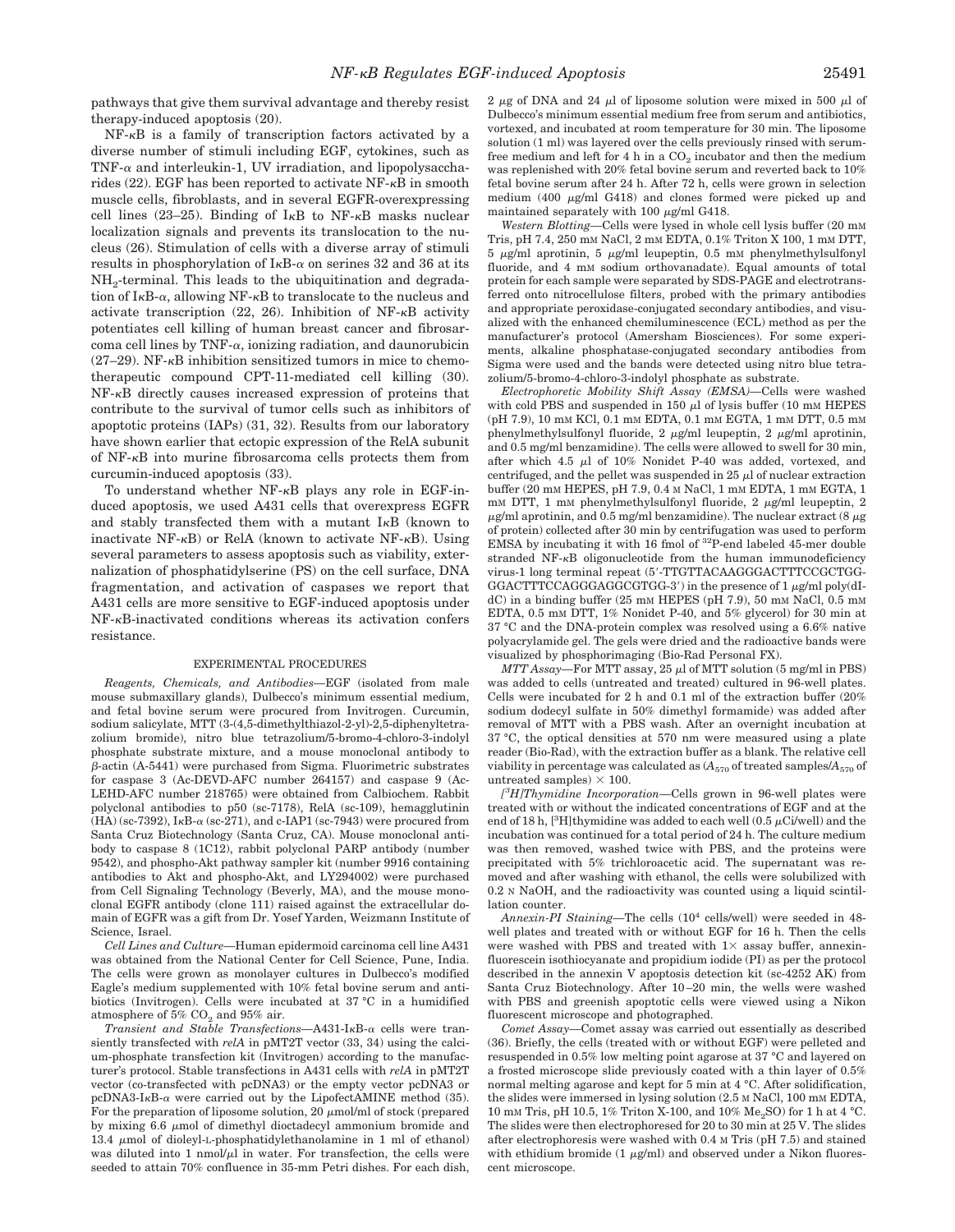*Assays of Caspase 3 and Caspase 9—*The enzymatic activities of caspase 3 or caspase 9 were assayed spectrofluorimetrically (37). Briefly, the whole cell lysate was incubated with 50  $\mu$ M fluorimetric substrates of caspase 3 (Ac-DEVD-AFC) or caspase 9 (Ac-LEHD-AFC) in a total volume of 500  $\mu$ l of reaction buffer (50 mm HEPES-KOH, pH 7.0, 10% glycerol, 0.1% CHAPS, 2 mM EDTA, 2 mM DTT) at 37 °C for 1 h. The released AFC was quantitated using a spectrofluorimeter (PerkinElmer LS-50 B) with the excitation and emission wavelengths of 380 and 460 nm, respectively. Values of relative fluorescence units released per mg of protein were calculated.

#### RESULTS

*EGF Induces NF-B DNA Binding Activity in A431-Neo but Not A431-IB- Cells—*The human epidermoid carcinoma cell line, A431, overexpresses EGFRs (about  $2 \times 10^6$  EGFRs/cell) and has been extensively used as a model system to study the effects of EGF on cell proliferation (7, 38–40). To study the role of NF- $\kappa$ B in EGF-induced apoptosis, we used A431 cells and stably transfected them with either the empty vector (pcDNA3) or pcDNA3-I $\kappa$ B- $\alpha$ , a double mutant construct in which both the serines (32 and 36) at the amino-terminal of  $I<sub>K</sub>B-<sub>\alpha</sub>$  are mutated to alanine. Because the double mutant form of  $I \kappa B$ - $\alpha$  lacks the crucial serine residues that need to be phosphorylated by  $NF- $\kappa$ B$  activators, it is popularly employed to strongly inhibit  $NF-\kappa B$  (28). As the construct, pcDNA3-I $\kappa B-\alpha$ , contains the hemagglutinin tag (HA tag), Western blotting of HA protein was used to ascertain the presence of the mutant  $I<sub>K</sub>B$  protein. As expected, all six clones of A431-I<sub>K</sub>B- $\alpha$  cells (selected by G418) showed the presence of HA protein whereas the A431-Neo cells transfected with control vector (pcDNA3) did not show its expression (Fig. 1A). Further experiments with  $I<sub>\kappa</sub>B$ -transfected cells were done using only clone 6 of  $A431-I<sub>K</sub>B-\alpha$  cells (showing very high HA expression) unless stated otherwise. Western blotting with a polyclonal  $I \kappa B$ - $\alpha$  antibody confirmed that clone 6 had indeed a higher level of  $I<sub>\kappa</sub>B-\alpha$  expression compared with that in the parental as well as A431-Neo cells (Fig. 1*B*). For the Western blots,  $\beta$ -actin was used as a control and the results confirm equal loading of the samples (Fig. 1, *A* and *B*). To see whether transfection procedures affected the level of EGFR, Western blotting was carried out in parental, A431-Neo, and  $A431-I<sub>K</sub>B-\alpha$  cells and the results confirmed that EGFR levels remained unaffected in these cells (Fig. 1*C*). Because the very purpose of stable transfection was to inactivate  $NF - \kappa B$ , it was logical to check whether EGF could stimulate the NF- $\kappa$ B DNA binding activity in A431-Neo and A431-I $\kappa$ B- $\alpha$  cells (clone 6) by EMSA. Whereas 50 ng/ml EGF enhanced the NF- $\kappa$ B DNA binding activity in A431-Neo cells, even 100 ng/ml EGF could not induce it in A431-I<sub>K</sub>B- $\alpha$  cells and in the absence of EGF there were no active DNA-binding complexes of  $NF - \kappa B$  in both the cells (Fig. 1*D*). To confirm whether the active complex contains the classical NF- $\kappa$ B partners, p50 and RelA, the nuclear extracts prepared from A431-Neo cells stimulated with 50 ng/ml EGF were incubated with antibodies to RelA or p50 and then EMSA was carried out. As shown in Fig. 1*E*, both antibodies shifted the active  $NF-<sub>K</sub>B$  complex (supershift) whereas incubation with excess of an unlabeled oligonucleotide containing the NF- $\kappa$ B binding site removed the active complex. Fig. 1 $E$ also shows that transient transfection of A431-I $\kappa$ B- $\alpha$  cells with *relA* restored the NF- $\kappa$ B active complex, and *relA* transfection was used by us earlier to constitutively activate  $NF-\kappa B$  in L-929 cells (33). These results confirm that the A431-I<sub>K</sub>B- $\alpha$ cells express the mutant form of  $I\kappa B$ - $\alpha$  that inactivated NF- $\kappa B$ and hence,  $EGF$  could not stimulate  $NF - \kappa B$  DNA binding activity in these cells. The results also indicate that EGF can induce the  $NF - \kappa B$  DNA binding activity in A431-Neo cells and the active  $NF-\kappa B$  complex contains the heterodimers, p50 and RelA. In addition, the results show that RelA, being one of the heterodimeric partners of active  $NF - \kappa B$ , favors the formation of



FIG. 1. Western blotting for HA and  $I_{\kappa}B$ - $\alpha$ , and assessment of **NF-B DNA binding activity in transfected and untransfected A431 cells.** *A*, A431 cells were transfected with pcDNA3 vector or the pcDNA3-I $\kappa$ B- $\alpha$  construct using LipofectAMINE and the G418-resistant clones were selected as described under "Experimental Procedures." Cell lysates (40  $\mu$ g of protein) from the vector-transfected A431-Neo cells and the different clones of A431-I<sub>K</sub>B- $\alpha$  cells were subjected to SDS-PAGE and immunoblotted with HA antibody or  $\beta$ -actin (control) by ECL as described under "Experimental Procedures." *B*, cell lysates from A431, A431-Neo, and the clone-6 of A431-I $\kappa$ B- $\alpha$  cells were subjected to Western blotting with an antibody to  $I\kappa B$ - $\alpha$  or  $\beta$ -actin (control) as described above. *C*, similarly, the cell lysate from A431, A431-Neo, or  $A431$ -I<sub>K</sub>B- $\alpha$  cells was subjected to Western blotting with an antibody to EGFR or  $\beta$ -actin (control). *D*, A431-Neo cells or A431-I $\kappa$ B- $\alpha$  cells grown in 35-mm Petri dishes ( $1 \times 10^6$  cells/dish) were treated with EGF at the indicated concentrations at 37 °C for 1 h. Nuclear extracts were prepared and EMSA was done as described under "Experimental Procedures." E, A431-Neo cells were treated with 50 ng/ml EGF as described above and EMSA was done as before. The nuclear extracts from EGFstimulated cells were also incubated with either RelA or p50 antibody or with 10 times excess of unlabeled oligo. One of the lanes had the nuclear extract prepared from A431-I $\kappa$ B- $\alpha$  cells transiently transfected with *relA* as described under "Experimental Procedures" and another lane contained the labeled oligo (free probe) without the addition of nuclear extract. All the experiments above were done at least two times with similar results. The *arrowheads* shown in *panels D* and *E* indicate the positions of the active DNA-binding complexes of  $NF-\kappa B$ .

active  $NF - \kappa B$  DNA binding complexes and has the potential to reverse the NF- $\kappa$ B-inactivating effect of I $\kappa$ B.

*A431-IB- Cells Are More Sensitive to EGF-induced Cytotoxicity and DNA Fragmentation Than A431-Neo Cells—*To study the effects of EGF on cell growth under conditions of NF- $\kappa$ B inactivation, A431-Neo and A431-I $\kappa$ B- $\alpha$  cells were exposed to various concentrations of EGF and the cell viability in percentage over untreated control was determined after 72 h by MTT assay. The MTT assay is a convenient screening assay for the measurement of cell death while it does not discriminate between apoptosis and necrosis. EGF treatment at 0.01 and 0.1 ng/ml had a stimulatory effect on A431-Neo cells with cell viabilities of 130 and 110%, respectively, if the viability of untreated control was taken as 100% at the end of 72 h (Fig. 2A). In contrast, EGF inhibited the  $A431-I<sub>K</sub>B-<sub>\alpha</sub>$  cells with only 81 and 67% of cells being alive for the concentrations of 0.01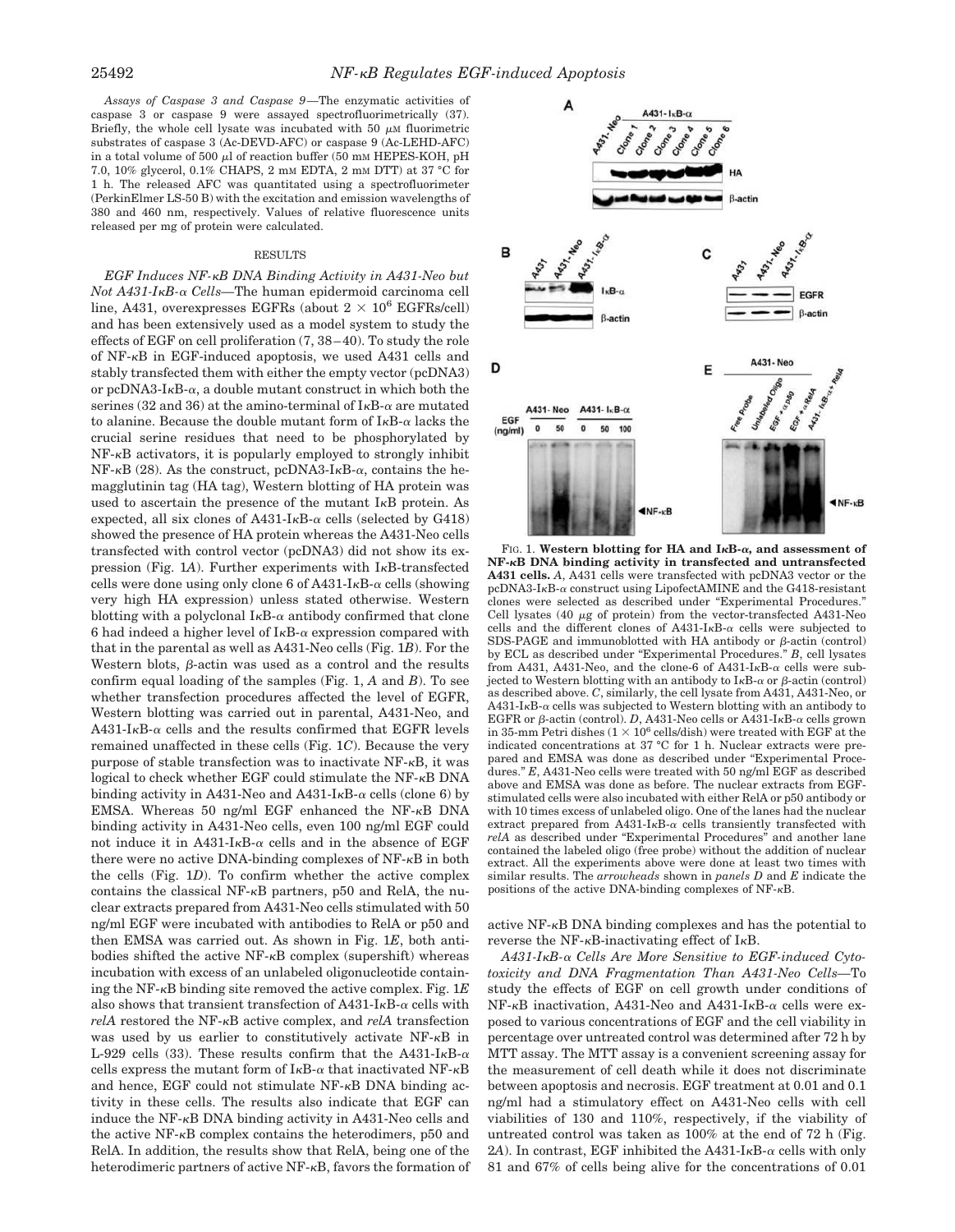

FIG. 2. **Inhibition of growth and DNA synthesis and induction of DNA fragmentation in A431-Neo and A431-I<sub>K</sub>B-α cells by EGF.** A, cells grown in 96-well plates  $(5 \times 10^3 \text{ cells/well})$  were incubated for 72 h either with medium or different concentrations of EGF as indicated and cell viability was assessed by the MTT assay as described under "Experimental Procedures." *B*, cells grown in 96-well plates  $(5 \times 10^3)$ cells/well) were incubated with different concentrations of EGF for 24 h, and then the thymidine incorporation as a measure of DNA synthesis was determined as described under "Experimental Procedures" and the results are expressed as percentage over the control (untreated cells). The above experiments were repeated two times with similar results and all determinations were made in triplicate and the *error bars* show the standard deviations. *C*, cells  $(1 \times 10^6)$  were seeded in 35-mm Petri dishes and incubated with 5 ng/ml EGF for 24 h. After incubation, cells were trypsinized, pelleted, and the comet assay was done as described under "Experimental Procedures." The experiment was repeated once more with similar results.

and 0.1 ng/ml, respectively, compared with the control (Fig. 2*A*). As can be seen in Fig. 2*A*, EGF at a concentration of 1 ng/ml and above was inhibitory to both A431-Neo and A431-  $I<sub>K</sub>B-<sub>\alpha</sub>$  cells. Thus, even at concentrations that were stimulatory to A431-Neo cells, EGF inhibited the growth of A431-I<sub>K</sub>B- $\alpha$ cells (Fig.  $2A$ ) suggesting that A431-I<sub>K</sub>B- $\alpha$  cells are much more sensitive to EGF-induced cytotoxicity and these results were also confirmed in 2 other clones of A431-I<sub>K</sub>B- $\alpha$  (data not shown). We also examined the effect of EGF on DNA synthesis by the method of thymidine incorporation after exposing the cells to different concentrations of EGF (1–10 ng/ml) found to be inhibitory to both A431-Neo and A431-I<sub>K</sub>B- $\alpha$  cells by the MTT assay. EGF inhibited DNA synthesis in both A431-Neo and A431-I<sub>K</sub>B- $\alpha$  cells in a dose-dependent manner and again the A431-I<sub>K</sub>B- $\alpha$  cells were more sensitive to EGF-induced inhibition of DNA synthesis (Fig. 2*B*). DNA fragmentation is another hallmark of apoptosis and to detect this, we have used the single cell gel electrophoresis (Comet assay), a sensitive technique that allows detection of DNA strand breaks. DNA strand

breaks create fragments that when embedded in agarose gels migrate in an electric field. Cells with damaged DNA when stained with ethidium bromide appear like a comet and the length of the comet tail represents the extent of DNA damage. Fig. 2*C* clearly indicates that well formed comets are more in number in A431-I $\kappa$ B- $\alpha$  than A431-Neo cells when induced with 5 ng/ml EGF while the untreated cells did not exhibit the comet morphology in both the cells. These results suggest that A431-  $I_{\kappa}B$ - $\alpha$  cells with inactivated NF- $\kappa$ B are more susceptible to cell death induced by EGF compared with A431-Neo cells.

*Relatively More A431-IB- Cells Undergo EGF-induced Externalization of Phosphatidylserine—*To assess whether the cell death induced by EGF involves typical changes encountered during apoptosis, we first looked for changes in PS on the cell membrane. Under defined salt and calcium concentrations, annexin V is predisposed to bind PS that is externalized to the cell surface in the very early stages of apoptosis (41, 42). Hence, apoptotic cells were detected using annexin V labeled with fluorescein isothiocyanate and photographed with a cameraattached fluorescent microscope. Addition of PI helps to distinguish the early apoptotic cells from late apoptotic or necrotic cells because PI cannot enter the cells in the early stages of apoptosis when the membrane integrity is intact (41, 42). In A431-I<sub>K</sub>B- $\alpha$  cells 37 and 65% were annexin positive after treatment with 5 and 10 ng/ml EGF, respectively, whereas only 9 and 23% of the A431-Neo cells showed annexin positivity (greenish yellow) for the same corresponding EGF concentrations (Fig. 3). Untreated A431-Neo and A431-I $\kappa$ B- $\alpha$  cells either did not show annexin positivity or had a very minimum number of positively stained cells (Fig. 3). However, a small percentage of A431-Neo and A431-I $\kappa$ B- $\alpha$  cells also showed typical PI staining (yellowish red) suggesting the appearance of late apoptotic or necrotic cells with 10 ng/ml EGF treatment (Fig. 3). These results indicate that in comparison with A431-Neo cells, a relatively large number of A431-I $\kappa$ B- $\alpha$  cells exhibit externalization of PS, a typical feature of apoptosis upon treatment with EGF.

*A431-IB- Cells Are More Sensitive to EGF-induced Apoptosis That Involves Cleavage of PARP, Activation of Caspases 3 and 8, but Not Caspase 9—*In many systems caspase 8 and caspase 9 act as initiator caspases and caspase 3, the effector, signals for the final execution of the cells. Pro-caspase 8 was cleaved into its active fragments (p43/41 and p18) by 10 ng/ml EGF in A431-Neo cells while even 5 ng/ml EGF could easily do it in A431-I $\kappa$ B- $\alpha$  cells as visualized by Western blotting and the untreated cells did not show any of the cleavage products (Fig. 4*A*). Caspase 3 activity was determined spectrofluorimetrically using a substrate, Ac-DEVD-AFC, an acetylated synthetic tetrapeptide corresponding to the upstream amino acid sequence of the caspase 3 cleavage site in PARP, and the fluorphor AFC (7-amino-4-trifluromethyl coumarin). Whereas EGF-induced caspase 3 activity was 2.1-fold more than the untreated control in A431-I<sub>K</sub>B- $\alpha$  cells, it was only 1.2-fold more than the control in A431-Neo cells (Fig. 4*B*). Caspase 9 activity was also determined fluorimetrically and EGF treatment could not induce caspase 9 activity in A431-I $\kappa$ B- $\alpha$  and A431-Neo cells, whereas curcumin used as a positive control activated caspase 9 in both cells (Fig. 4*C*). We also examined the cleavage of a well characterized caspase 3 substrate, PARP, from its 116-kDa intact form into the 89-kDa fragment by Western blotting. When A431-I<sub>K</sub>B- $\alpha$  cells were treated with 5 or 10 ng/ml EGF, the 116-kDa form of PARP decreased and the 89-kDa form increased indicating that the full-length PARP was converted to an apoptotic fragment while the untreated cells showed only the uncleaved fragment (Fig. 4*D*). In A431-Neo cells, both control and 5 ng/ml EGF-treated cells did not exhibit the cleaved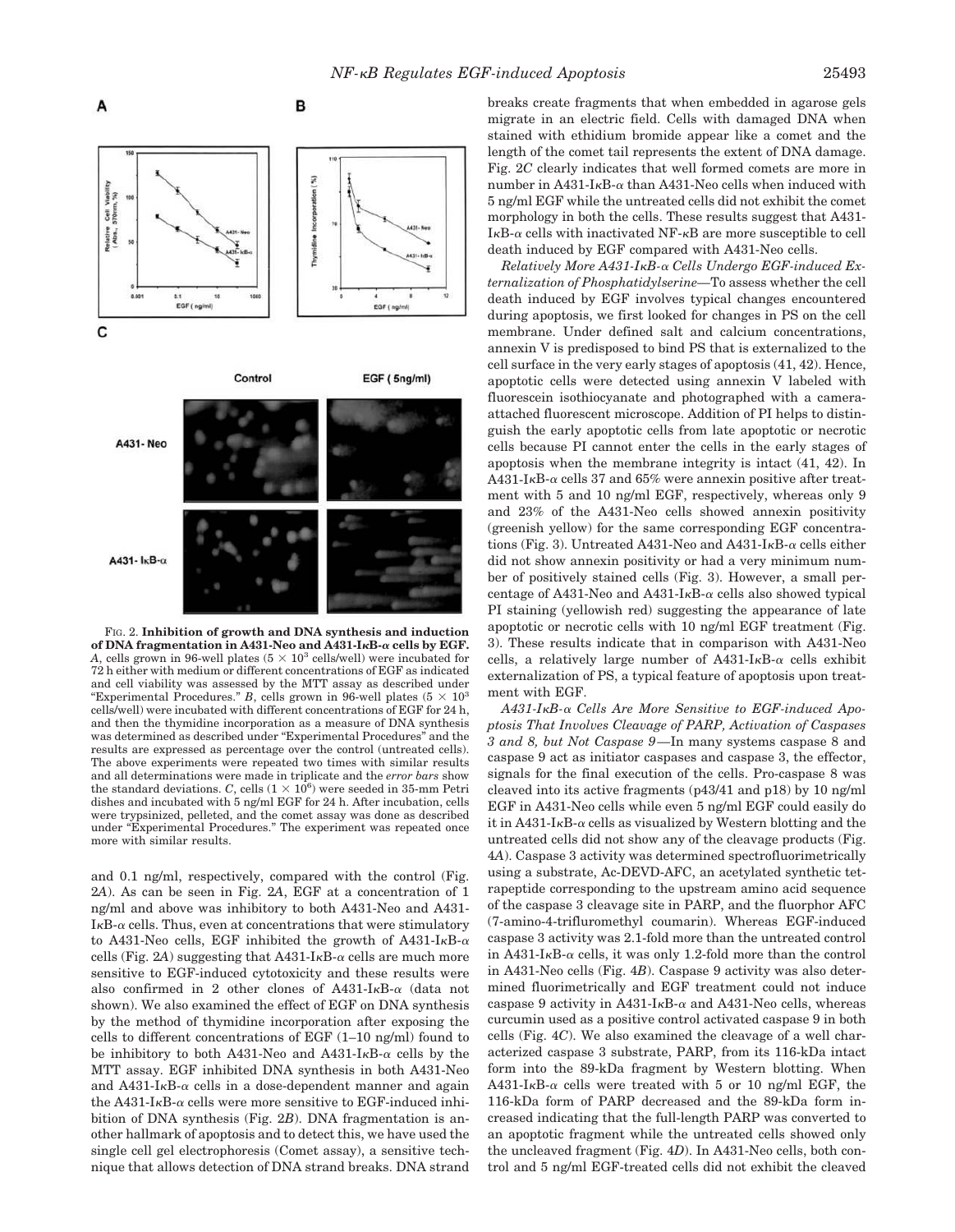

FIG. 3. **EGF-induced changes in annexin-PI staining.** Cells were incubated with or without the indicated concentrations of EGF for 16 h, and stained for annexin-PI positivity (not shown in color) as described under "Experimental Procedures." The same results were confirmed in another independent experiment.

product and even 10 ng/ml EGF could induce only a slight PARP cleavage (Fig. 4*D*). The above results confirm that the  $A431-I<sub>K</sub>B-\alpha$  cells are more sensitive to EGF-induced apoptosis than A431-Neo cells by showing increased PARP cleavage and higher activation of caspases 3 and 8 but not 9 suggesting the operation of a caspase 8-mediated extrinsic pathway.

*Chemical Inhibitors of NF-B Enhance the Susceptibility of A431-Neo Cells whereas Activation of NFB by RelA Reverses the Susceptibility of A431-IB- Cells to EGF-induced Cytotox* $icity$ —To know whether chemical inhibitors of NF- $\kappa$ B would also enhance EGF-induced apoptosis, the A431-Neo cells were treated with known inhibitors of  $NF- $\kappa$ B$  such as sodium salicylate (50  $\mu$ M) or curcumin (10  $\mu$ M) for 2 h prior to EGF treatment. When compared with untreated cells, 77% A431-Neo cells were alive in wells treated with 5 ng/ml EGF for 24 h (Fig.  $5A$ ). If the viability of A431-Neo cells treated with 10  $\mu$ M curcumin alone for 24 h was taken as 100, treatment with EGF after pretreatment with curcumin reduced it to 71% (Fig. 5*A*). Similarly, if 50  $\mu$ M sodium salicylate pretreatment is compared with or without EGF the viability of A431-Neo cells was only  $61\%$  (Fig. 5A). If I<sub>K</sub>B-mediated inhibition of NF- $\kappa$ B can positively regulate EGF-induced apoptosis, then this effect is expected to be reversed by  $NF-\kappa B$ . As expected, the transient transfection of *relA* into  $A431-I<sub>K</sub>B-<sub>\alpha</sub>$  cells partly reversed the cytotoxic effect of EGF as measured by an MTT assay (Fig. 5*B*).



FIG. 4. **Effects of EGF on the activities of caspases 8, 3, and 9,** and PARP cleavage. A, cells  $(1 \times 10^6)$  were seeded in 35-mm Petri dishes and treated with or without EGF for 24 h. To detect the active caspase 8 fragments, the cell lysates were resolved on 12% SDS-PAGE, electrotransferred onto a nitrocellulose membrane, probed with caspase 8 antibody (1:3000), and detected by the alkaline phosphatase method using nitro blue tetrazolium/5-bromo-4-chloro-3-indolyl phosphate as substrate. *B*, cells  $(1 \times 10^6)$  were seeded in 35-mm Petri dishes and treated with or without EGF for 24 h. Fifty micrograms of total protein was incubated with 50  $\mu{\rm m}$  caspase 3 fluorimetric substrate in a total volume of 500  $\mu$ l of the reaction buffer and the fluophor released was quantitated spectrofluorimetrically as described under "Experimental Procedures."  $C$ , cells  $(1 \times 10^6)$  were seeded in 35-mm Petri dishes and treated with EGF or curcumin along with untreated control for 24 h. Fifty micrograms of total protein was incubated with 50  $\mu$ M caspase 9 fluorimetric substrate and the activity was quantitated spectrofluorimetrically as above. The reproducibility of these experiments was ascertained by repeating them at least two times. *D*, cells  $(1 \times 10^6)$  were seeded in 35-mm Petri dishes and treated with or without EGF for 24 h. To detect the cleavage of PARP, whole cell lysate  $(40 \ \mu g)$  was resolved on a 7.5% polyacrylamide gel, electrotransferred, probed with PARP antibody (1:3000), and detected by ECL reagent as described earlier. Similar results were obtained when the experiment was repeated.

The higher expression of RelA in the transfected cells was confirmed by Western blotting and to ensure that proteins were loaded equally,  $\beta$ -actin controls were used (Fig. 5*B*, *inset*). These results suggest that similar to  $I\kappa B$ , NF- $\kappa B$  inhibitors also have the potential to enhance EGF-induced cell death and  $NF-\kappa B$  has a protective role suggested by the higher level of resistance of A431-I $\kappa$ B- $\alpha$  cells transiently transfected with  $relA$ to EGF-induced cytotoxicity.

*RelA Protects A431 Cells from EGF-induced Apoptosis—* Because RelA reversed the effect of  $I_{\kappa}B$ - $\alpha$  it became relevant to know whether, on its own, it can protect the parental A431 cells from EGF-induced apoptosis. To this end, we transfected the A431 cells stably with *relA* and confirmed the higher expression of RelA in A431-RelA cells (clone 1 and clone 2) compared with A431 and A431-Neo cells by Western blotting (Fig. 6*A*). When A431-Neo and A431-RelA cells (clone 1) were compared for their relative viability in the presence of varying concentrations of EGF by the MTT assay, A431-RelA cells were notably more resistant to EGF (Fig. 6*B*) and these results were also confirmed using clone 2 (data not shown)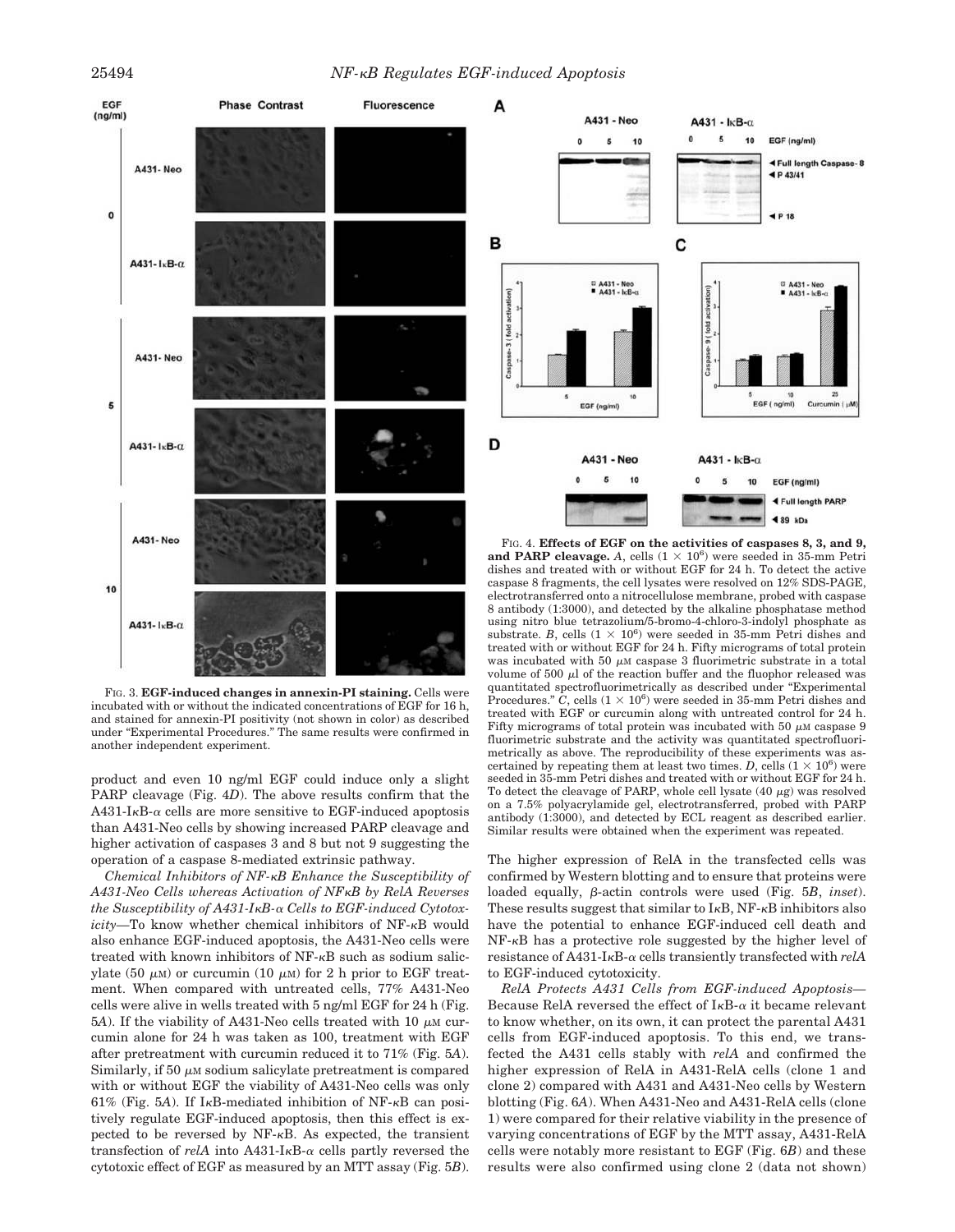RelA

20

50

50

431-Re

431- N

40

EGF (ng/ml)

ull length PARF

ull le igth Casp

EGF (ng/ml)



FIG. 5. **Influence of chemical inhibitors of NF-B and** *relA* **transfection on EGF-mediated growth inhibition of A431-Neo** and  $A431$ -I<sub>K</sub>B- $\alpha$  cells, respectively. A, A431-Neo cells ( $5 \times 10^3$ /well) were seeded into 96-well plates and pretreated with 10  $\mu$ M curcumin, 50  $\mu$ M sodium salicylate, or medium alone for 2 h. The cells were then treated with or without 5 ng/ml EGF for 24 h and the MTT assay was done as described earlier. Triplicate samples were used and the *error bars* indicate the standard deviations and the results were confirmed in another independent experiment.  $B$ , A431-I<sub>K</sub>B- $\alpha$  cells were transiently transfected with *relA* as described under Fig. 1*E*. A431-Neo and A431- I $\kappa$ B- $\alpha$  and the transfected cells (A431-I $\kappa$ B- $\alpha$ +RelA) were seeded into 96-well plates  $(5 \times 10^3/\text{well})$  and treated with the indicated concentrations of EGF for 24 h and the MTT assay was done as described earlier. Triplicate samples were used and the *error bars* indicate the standard deviations. The results were confirmed in another independent experiment. The *inset* shows Western blots of RelA and  $\beta$ -actin control in  $A431-Neo$ ,  $A431-I<sub>K</sub>B<sub>\alpha</sub>$ , and the transfected cells  $(A431-I<sub>K</sub>B<sub>\alpha</sub>+RelA)$ .

but further experiments were done using clone 1 of A431- RelA cells. Similarly EGF-mediated inhibition of thymidine incorporation was relatively more in A431-Neo than A431- RelA cells confirming the protective role of RelA against 8 (Fig. 6*D*) or caspase 3 (Fig. 6*E*) activities or PARP cleavage (Fig. 6*F*) in A431-RelA cells. *EGF Up-regulates the Expression of c-IAP1 in A431-Neo Cells and Its Basal Expression Is Higher in A431-RelA Cells—*As IAP is considered to be one of the survival proteins induced by  $NF-\kappa B$ , it was of interest to study the effect of EGF and RelA on IAP expression. Expression of c-IAP1 was observed by Western

blotting in A431-Neo cells stimulated with 10 ng/ml EGF for

EGF-mediated cell death (Fig. 6*C*). In addition, varying EGF concentrations even up to 50 ng/ml could not induce caspase

described for Fig. 4.

were used and the *error bars* indicate the standard deviations. The results were confirmed in another independent experiment. *D*, A431- RelA cells were treated with or without the indicated concentrations of EGF for 24 h and caspase 8 activity was determined as described for Fig. 4. *E*, cells were treated with or without the indicated concentrations of EGF for 24 h and caspase 3 activity was determined as described for Fig. 4. *F*, cells were treated with or without the indicated concentrations of EGF for 24 h and PARP cleavage was determined as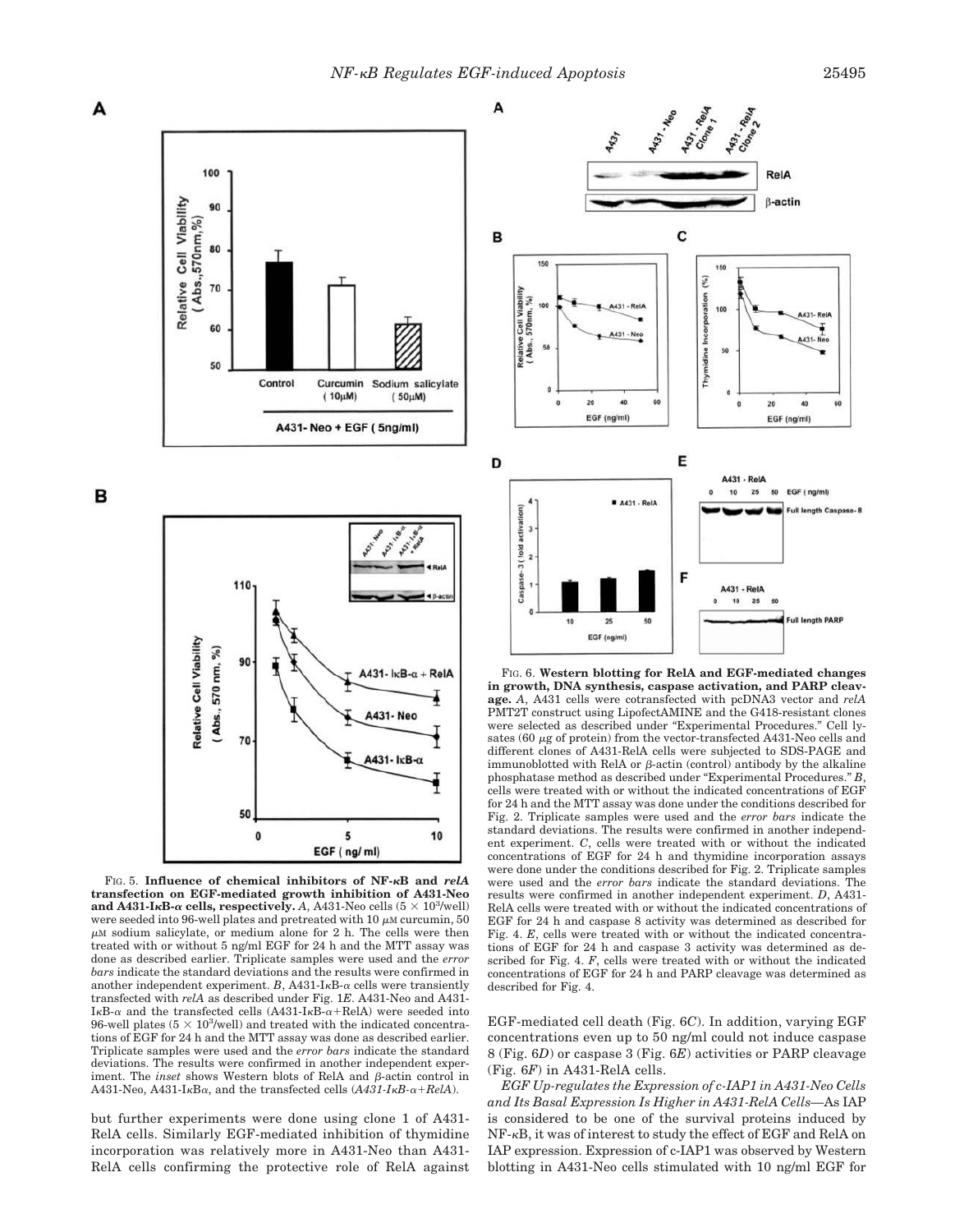

FIG. 7. **Effects of EGF on IAP expression in A431-Neo and**  $A431$ -RelA cells. Cells  $(1 \times 10^6)$  were seeded in 35-mm Petri dishes and treated with or without EGF (10 ng/ml) for 24 h. To detect IAP expression, the cell lysates were resolved on 10% SDS-PAGE, electrotransferred onto a nitrocellulose membrane, probed with c-IAP1 or  $\beta$ -actin (control) antibody, and detected by ECL as described under "Experimental Procedures." The results were confirmed in another independent experiment.

24 h and A431-RelA cells had a higher basal level of c-IAP1 that was not further increased by EGF (Fig. 7). These results suggest that RelA up-regulates the expression of c-IAP1 and EGF up-regulates it presumably through the activation of  $NF-\kappa B$ .

*LY294002, an Inhibitor of PI-3K, Sensitizes A431-RelA Cells but Not A431-Neo Cells to EGF-induced Cytotoxicity—*We also examined for the involvement of the PI-3K pathway known to activate Akt that enables survival of cells by the activation of  $NF-<sub>\kappa</sub>B$ . In Western blot analysis using a phosphorylation-specific antibody to Akt, there was no detectable phosphorylation of Akt in A431-Neo cells in the presence or absence of EGF, whereas even the unstimulated A431-RelA cells exhibited phosphorylation of Akt that was further enhanced by EGF (Fig. 8*A*). An inhibitor of PI-3K, LY294002, inhibited EGF-induced phosphorylation of Akt in A431-RelA cells whereas the expression of total Akt protein remained unaffected by EGF treatment in A431-Neo and A431-RelA cells (Fig. 8*A*). EGF decreased the growth of A431-Neo cells whereas LY294002 alone did not affect their viability and addition of LY294002 together with EGF had no further effect on the growth of A431-Neo cells (Fig. 8*B*). In contrast, EGF did not inhibit the growth of A431- RelA cells but addition of LY294002 together with EGF decreased their viability (Fig. 8*B*). These results suggest that RelA could activate Akt and EGF could activate it further in A431-RelA cells and even though inhibition of PI-3K by LY294002 could not enhance EGF-induced cell death of A431- Neo cells, it did sensitize A431-RelA cells to EGF.

Taken together, the results of the present study suggest that EGF induces typical features of apoptosis in A431 cells such as the externalization of PS, DNA fragmentation, and activation of caspases (3 and 8 but not 9). These hallmarks of apoptosis induced by EGF were potentiated by  $NF - \kappa B$  inhibition by I<sub>K</sub>B- $\alpha$  and RelA relieved the effects of I<sub>K</sub>B- $\alpha$  on EGF-mediated cytotoxicity. The chemical inhibitors of  $NF - \kappa B$ also enhanced the growth inhibitory effects of EGF and these results together support an anti-apoptotic role for NF- $\kappa$ B. This is further supported by the protective role of RelA observed in A431-RelA cells against EGF-mediated apoptosis. A model for the regulation of EGF-induced apoptosis incorporating the known mechanisms and contributions from the present study is shown in Fig. 9.

#### DISCUSSION

Several studies have reported that high (nanomolar) concentrations of EGF caused growth inhibition and apoptosis of A431 cells while low (picomolar) concentrations of EGF promoted cell proliferation (7, 38, 40, 43, 44). Many hypotheses have been proposed to explain the mechanisms by which EGF inhibits cell proliferation, arrests cell cycle, and induces apoptosis. Increase in EGFR tyrosine kinase activity because of excessive ligand



FIG. 8. **Effect of LY294002 on Akt phosphorylation and survival of A431-Neo and A431-RelA cells.** A, cells  $(1 \times 10^6)$  grown in 35-mm Petri dishes were pretreated with LY294002 (20  $\mu$ M) for 2 h and then treated with EGF (10 ng/ml) for 1 h and the cells that received no treatment served as control. Cell lysates were probed with phospho-Akt (Thr308) antibody (1:1000) by Western blotting by ECL as described above and the same blot was reprobed with an antibody (1:1000) to Akt. *B*, cells were pretreated with LY294002 (20  $\mu$ M) for 2 h and then with EGF (10 ng/ml) and incubated for 24 h and the MTT assay was done as described under "Experimental Procedures." The above experiments were repeated with similar results.

binding is said to result in growth inhibition and programmed cell death and the level of EGFR tyrosine kinase activity regulates the expression of p21 (17, 38). It has also been suggested that EGF arrests cell cycle progression through Stat1 activation and elevation of p21 that eventually inhibits cdk2 activity (43–45). However, Stat1 activation by EGF was not detected in a number of cancer cell lines with abnormal EGFR expression (18, 45). The dual effect of EGF on the proliferation of A431 cells is also attributed to differential activation of p42 MAP kinase at low and high concentrations of EGF (11, 46). Another hypothesis proposes that EGF-induced apoptosis is the result of a decline in cell adhesion (47), and detachment of cells because of anoikis is said to be responsible for the paradoxical anti-proliferative effects of EGF (16, 48). Our results do not support the view that EGF-induced apoptosis results from the loss of cell-substratum attachment and many other workers also have not observed EGF-induced anoikis of A431 or other EGFR-overexpressing cells (8, 11, 49, 50). The results of the present study suggest that EGF-induced apoptosis operates through the extrinsic pathway mediated through caspase 8 and not the mitochondrial pathway involving caspase 9. In contrast, EGF-induced apoptosis of MDA-MB-468 breast cancer cells that also overexpress EGFR has been reported to involve the mitochondrial pathway of caspase activation (16). Similar to our results with EGF, heregulin also enhanced the degradation of PARP but unlike EGF, heregulin activated caspase 9 without any significant activation of caspase 3 (51). Cripto-1 mediates the induction of caspase 3-like protease and downregulates the expression of Bcl-XL (15). UCVA-1 cells, derived from human pancreas adenocarcinoma, have a high number of EGFRs but their growth is not inhibited by EGF, highlighting the complexity of the mechanisms involved in EGF-induced apoptosis (52). Thus, the regulation of EGF-induced apoptosis appears to be a complex process involving the interplay of several regulatory molecules.

In addition to the mechanisms by which the growth factors exhibit both stimulatory and inhibitory activity in a single cell, the final outcome is presumably influenced by a host of regulatory molecules other than the growth factors and their receptors (53, 54). It is thus clearly important to recognize that a potent mitogen like EGF also sends out apoptotic signals and identify conditions in which these signals are regulated. In the present study, we have hypothesized such a condition and demonstrated for the first time that  $NF - \kappa B$  inhibition makes A431 cells more susceptible to EGF-induced apoptosis whereas RelA protects them against it. EGF stimulation in A431 cells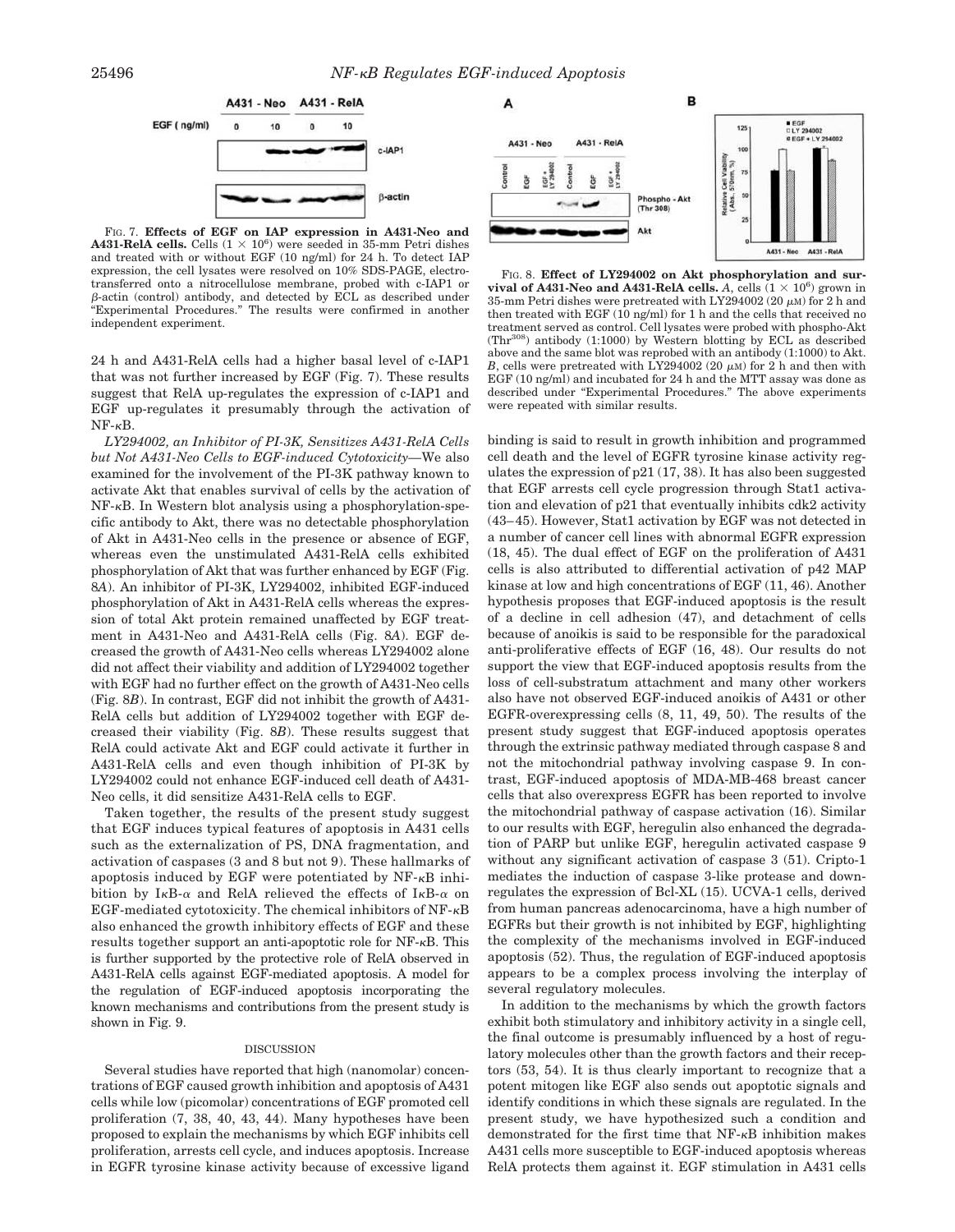

FIG. 9. **Proposed model for the regulatory steps involved in EGF-induced apoptosis.** EGF-induced activation of its receptor is said to decrease cell adhesion leading to anoikis and apoptosis. Down-regulation of EGFR is also postulated to induce apoptosis, and activation of Stat-1 has been reported to induce p21/WAF-1 or caspase 1 that may result in cell cycle arrest or apoptosis, respectively. In addition to these mechanisms that induce apoptosis, anti-apoptotic regulation also exists that includes activation of Akt or NF- $\kappa$ B. EGF-induced activation of EGFR is known to recruit NIK and RIP to activate IKK resulting in the activation of NF- $\kappa$ B that blocks apoptosis through IAPs. Ectopic expression of RelA activates Akt and also induces c-IAP1 and blocks apoptosis while the use of chemical inhibitors or  $I\kappa B-\alpha$  DM accelerates EGF-induced apoptosis.

enhances the degradation of  $I\kappa B$ - $\alpha$ , but not  $I\kappa B$ - $\beta$  and proteasome inhibitors such as ALLN or MG132, block EGF-mediated  $NF-\kappa B$  activation, indicating that EGF-induced NF- $\kappa B$  activation requires proteasome-dependent  $I \kappa B$  degradation (25). Similar to the findings of the present study, EGF-induced DNA binding complex of  $NF-\kappa B$  in A431 was found to be composed of p50/RelA heterodimers, but not c-Rel (25). In agreement with our results, a recent report has shown that both the protein kinase C inhibitor Go6976 (also inhibits NF- $\kappa$ B) and expression of dominant-negative NF- $\kappa$ B inhibitor kinase mutants caused apoptosis of EGF-stimulated mammary tumor cells whereas EGF alone did not induce apoptosis in these cells (55). In contrast to our results, it has been reported that infection of adenoviral vectors expressing  $I<sub>\kappa</sub>B$  reversed the EGF-induced cell growth inhibition of A431 cells (56). Use of high concentrations of EGF (100 ng/ml), transient expression of  $I<sub>κ</sub>B$ , and drawing conclusions only based upon cell counting (proportion of live and dead cells not shown) may account for this discrepancy. Furthermore, caspase activities or other apoptotic parameters were not measured in that study. Consistent with our results, blocking Ras (known to activate  $NF - \kappa B$ ) with dominant negative Ras mutants in EGFR overexpressing cells also potentiated EGF-induced apoptosis (8). EGF did not affect the levels of several proteins that regulate apoptotic pathways, including Bcl-2, Bcl-XL, Bax, and p53 in human ovarian cancer cells (57). Many workers have shown that Akt, a serine/threonine protein kinase and a downstream target of PI-3K, suppresses apoptosis by activating  $NF - \kappa B (58-60)$  and accordingly blocking the EGF-induced phosphorylation of Akt sensitizes the otherwise resistant A431-RelA cells to EGF-mediated growth inhibition. However, the spontaneous phosphorylation of Akt in A431-RelA cells places Akt as a downstream target of  $NF-\kappa B$  and it is interesting to note that blocking this basal phosphorylation with LY294002 does not affect their viability.

Consistent with our results, overexpression of RelA stimulated the phosphorylation of Akt in NIH 3T3 cells and in addition increased the expression of Akt mRNA and protein (61). Akt does not seem to be involved in EGF-induced NF- $\kappa$ B activation of MDA-MB-468 cells that also overexpress EGFR (62). The mechanism by which ectopic expression of RelA results in the phosphorylation of Akt is not known and further work is in progress to understand the contribution of Akt in EGF-induced apoptosis. Similar to the EGF-induced expression of c-IAP1 in the present study, TNF also stimulated its expression (63). Cbl-b inhibits EGF-induced apoptosis by enhancing ubiquitination and degradation of activated EGFR (64).

Our results support an anti-apoptotic role for NF- $\kappa$ B and suggest the possibility that EGF-induced apoptosis *in vivo* may be regulated by  $NF-\kappa B$ . However, whether EGF-induced apoptosis occurs *in vivo* in tumor cells is not known. If EGFinduced apoptosis does not occur *in vivo*, it is still logical to think that anti-apoptotic factors such as  $NF- $\kappa$ B$  guard the tumor cells against responding to such apoptotic stimuli. Consistent with this speculation,  $NF-\kappa B$  is constitutively activated in a number of tumors (22, 26). In addition, tumor cells are also known to express many anti-apoptotic proteins such as Bcl-2 and their role in EGF-induced apoptosis remains to be determined. Our identification of a role for  $NF-\kappa B$  in EGF-induced apoptosis opens up new lines of investigation pertaining to EGF receptor-mediated signaling. Further studies on the role of  $NF-\kappa B$  and its regulators in EGF-induced apoptosis are likely to be relevant for a better understanding of the biology of human tumors as well as EGF-induced normal growth.

*Acknowledgments—*We thank Drs. Yosef Yarden for providing EGFR antibody, Sudhir Krishna for HA-tagged pcDNA3-I $\kappa$ B- $\alpha$  construct, Paul Chiao for *relA* in pMT2T vector, and Bava Smitha and Goodwin Jinesh for technical help.